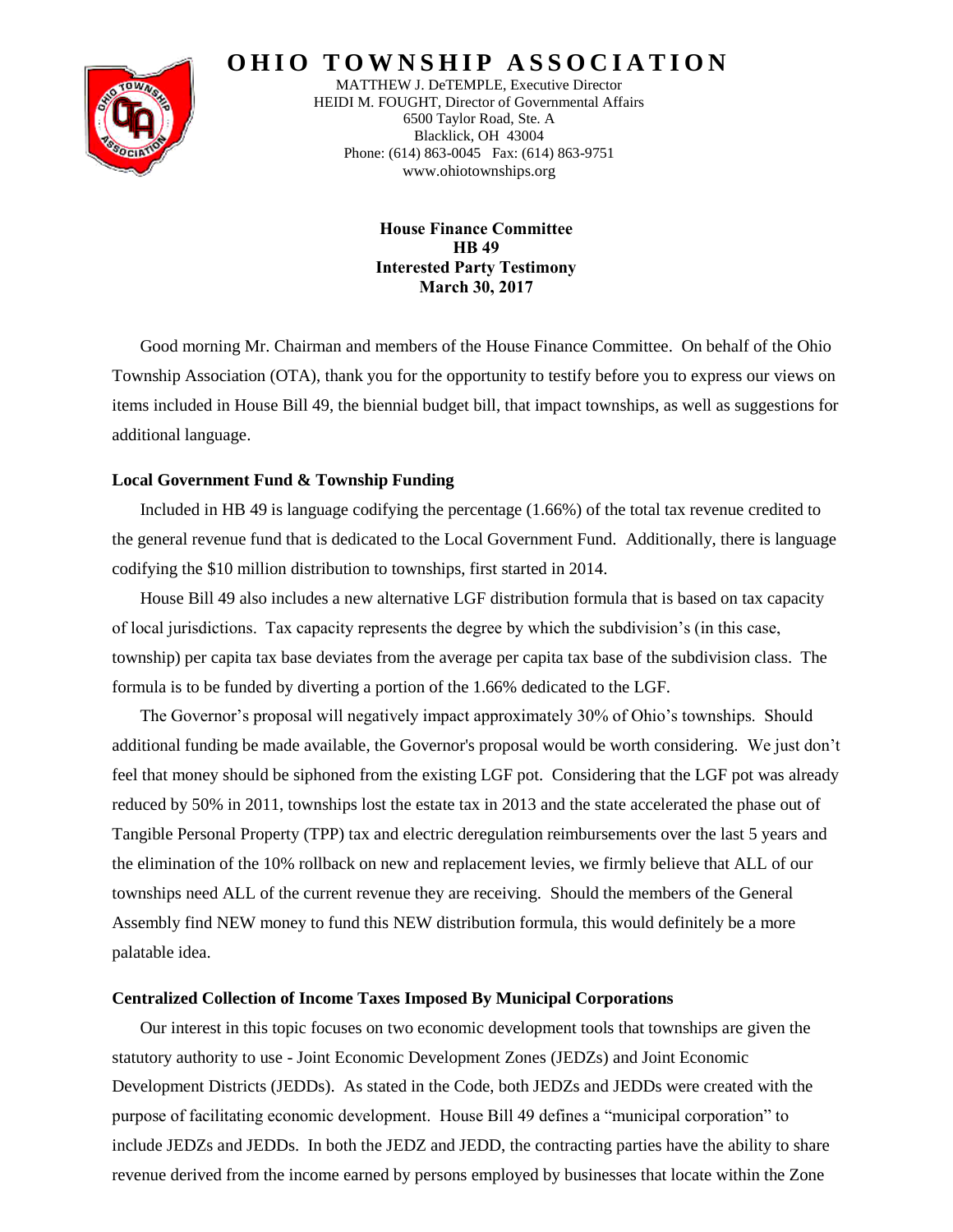or the District. In plain English, a municipal income tax that is collected within the area is shared between municipal and township partners. To the extent that HB 49 strives to bring uniformity to the municipal income tax process, it serves a laudable goal. However, it seems clear that HB 49 could impact the revenue generated on behalf of JEDZs and JEDDs. Municipalities and townships are contractually bound to provide services and other contributions under JEDZs and JEDDs, but these provisions of HB 49 could decrease the revenue townships receive via JEDZs and JEDDs in exchange for those services. These potential revenue losses are in addition to other funding cuts which townships have already experienced.

#### **Multi-Health District a Taxing Entity**

Townships and municipalities, where applicable, are required to provide funding to the health district. The cost to support the district is apportioned based on taxable valuations in townships and municipal corporations (ORC §3709.28). The cost is allocated to a township's general fund, which has been depleted over the last few years.

Several years ago the General Assembly created the Legislative Committee on Public Health Futures. The Legislative Committee agreed on 11 recommendations and concepts but the recommendation that the Ohio Township Association really feels should be implemented is the multi-district public health levy.

Current law allows for a health district to request a levy to help support the health district. Current law also permits up to five contiguous jurisdictions to merge, contract or consolidate into one district. The Legislative Committee recommended that the restriction of five districts be eliminated, as well as the requirement that the districts be contiguous. Whether jurisdictions are contiguous or not, the health districts could cross county lines, thus the need for multi-district public health levies. This is something that can easily be done, as there are examples in the Revised Code for other services. For example, townships have the ability to create joint fire districts or EMS districts. There is no limit on the number of jurisdictions that may participate in the joint district. These districts could consist of two townships or 20 and can cross county lines. The fire or EMS district has the legislative authority to place a levy on the ballot district-wide to provide services.

We feel a multi-district public health levy could be set up in the same manner. Included in HB 49 is language permitting a general health district that was formed under the "Union of General Health Districts" section of the Code, R.C. §3709.10, to adopt a resolution to place the question of a levy on the ballot within the union health district.

#### **Township Road Bid Requirements**

Per R.C. §5575.03, no contract for any township road improvement shall be awarded at a price more than ten percent in excess of the estimated cost prepared by the county engineer. Unfortunately, there is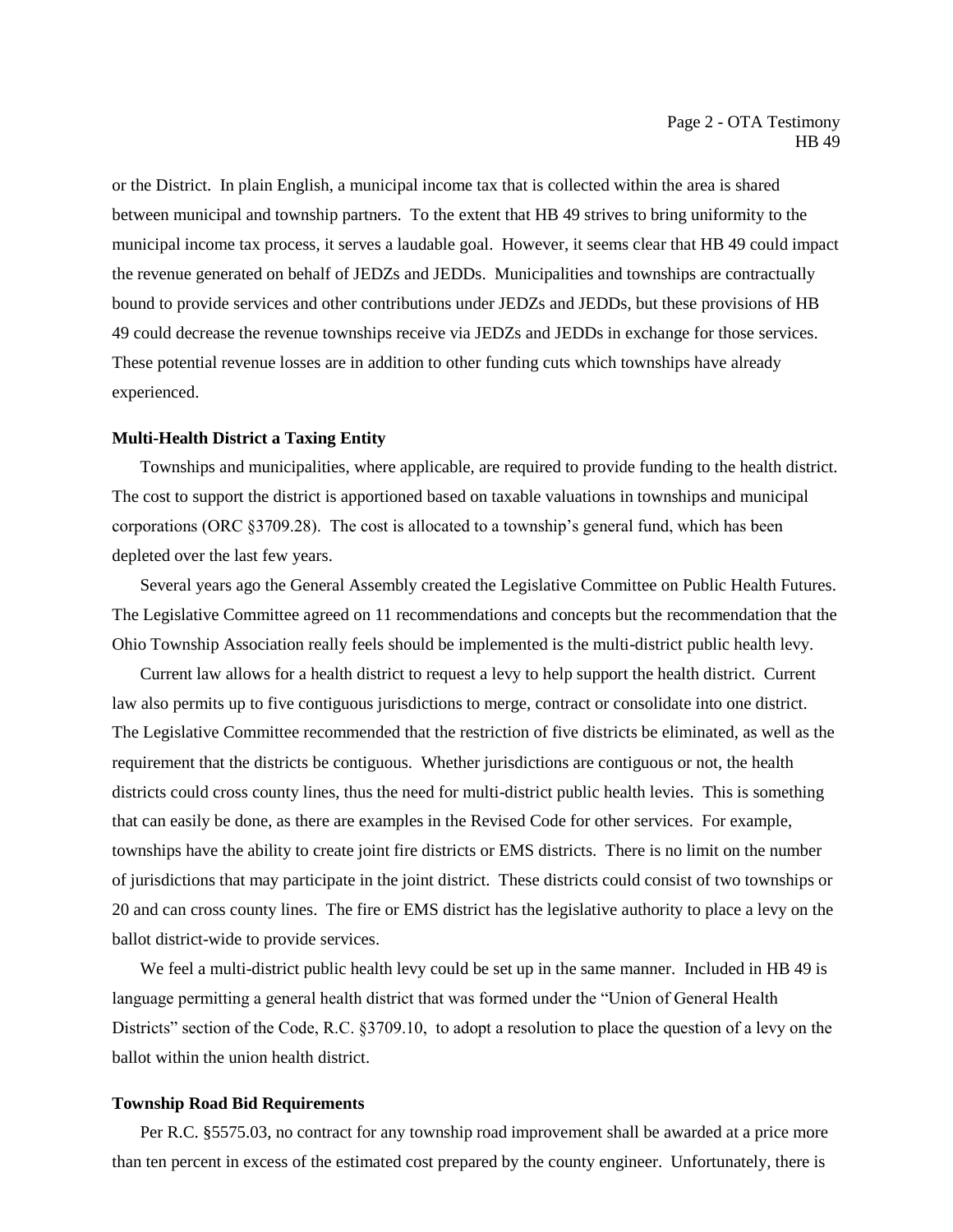no incentive for a prospective bidder to come in significantly under budget when the engineer has provided the estimated cost. There may be competition, but money is left on the table when the bidders know the approximate cost of the job and, that if the township is bidding the work, the township must have the money available to pay the estimated amount. The OTA is very appreciative that the Governor included this suggestion in HB 49 so that prospective bidders are not told the estimated amount by the county engineer prior to submitting bids (R.C. §§5575.02, 5575.03).

#### **Increase in Tobacco Tax**

Ohio levies a charge on every person desiring to engage in the wholesale or retail business of trafficking in cigarettes. The township in which the charge originates shall receive 37.5% of the total wholesaler fees and 62.5% of the total retailer fees. The proposed increase in the tobacco tax will have a significant impact on the townships located in border counties. The \$0.65 increase in the cigarette tax and the increase in the OTP tax and the brand new tax on vapor will lead to downstream negative results that the Administration and the Tax Department are not accounting for in their calculations. First, Ohio will be the highest taxed state of our neighbors for each of these categories. Research shows increases in these taxes will cause cross-border sales and a loss of revenue in Ohio. Included in the cross-border sales losses are not just tobacco products, but sales of gasoline, which taxation assists in funding the maintenance of township roads. Additionally, there is anticipated loss of employment for residents in these border county townships coupled with the possibility of loss of retail establishments that whittle away the property tax base and affect the quality of life of township residents.

#### **REQUEST FOR ADDITIONAL AMENDMENTS**

In continuing to work in the spirit of the last two General Assemblies, we have put together items for possible inclusion in HB 49 that would provide flexibility to townships as it relates to tax policy. On behalf of the 1,308 townships in Ohio, we respectfully request consideration of the following amendments not currently addressed in HB 49.

#### *Permit Commercial Advertising on a Township Website (would not apply to a dot.gov site)*

Many townships across the state utilize a website to be used as a public information service. The township websites provide easy access to officials, personnel, public issues, safety, policy documents and other general information for the community. A township website may contain links to outside websites to provide information to the public regarding services available to the public from the township. There is a financial cost to the township to create, maintain and update its website. The OTA encourages the inclusion of permissive authorizing language allowing a township to sell commercial advertising on its website as a means to defray the cost of providing the service.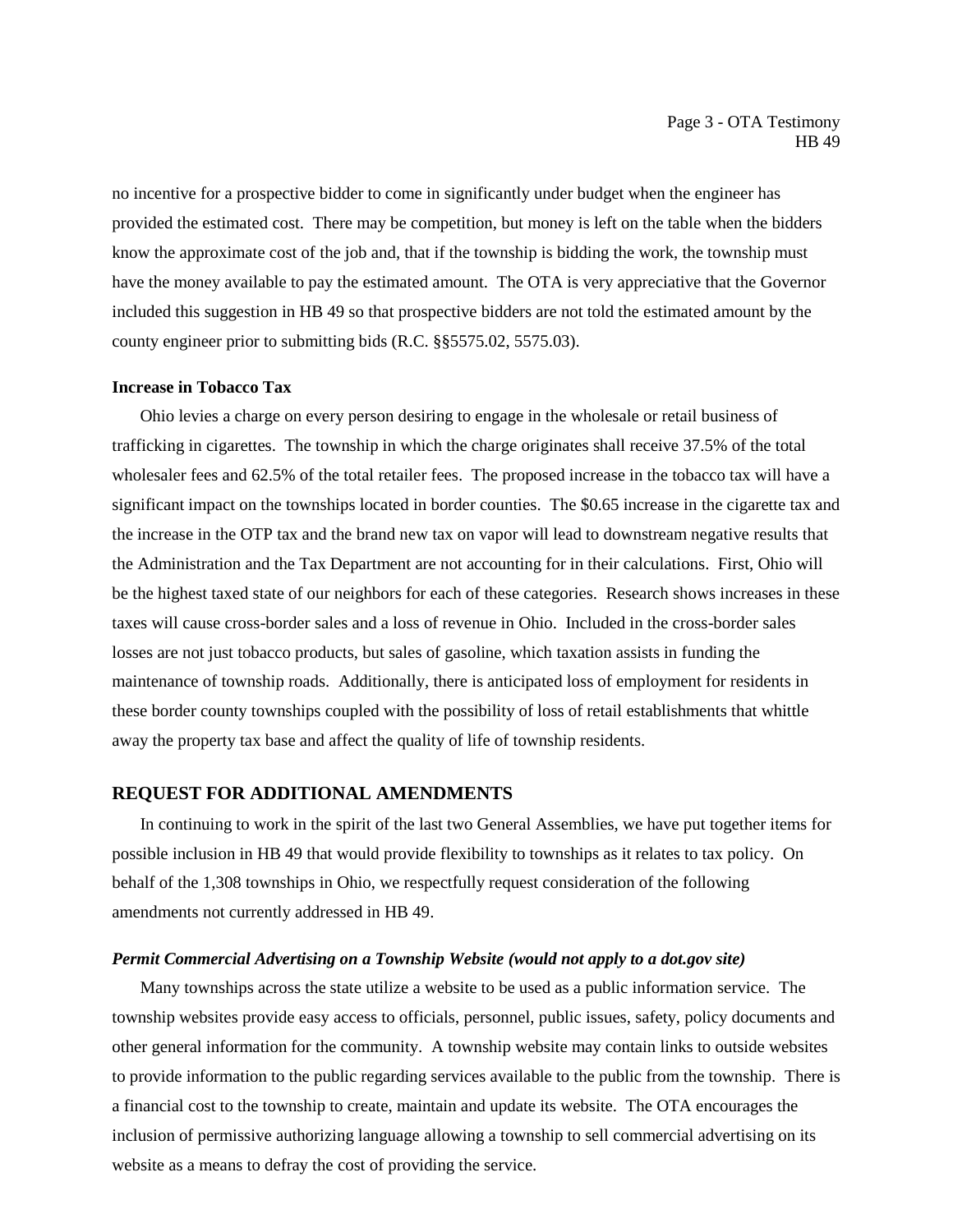#### *Clarify Township Transient Vendor Law*

R.C. §505.94 permits a board of township trustees to require registration by vendors and impose time, place and manner restrictions on sales calls. There have been several federal court cases that have nullified certain aspects of R.C. §505.94 and, thus, the OTA is requesting clarification of Ohio law so that township resolutions would not violate the court decisions.

## *Eliminate a County Judge's Role in the Transfer of an Unexpended Balance When the Ohio Tax Commissioner has Approved Such an Action*

Pursuant to R.C. §5705.14, a township may transfer an unexpended balance in a special fund to the township's general fund when the activity, service, or undertaking for which the special fund was created has terminated. Before such funds may be transferred, a township shall pass a resolution at a public meeting declaring the necessity for the transfer of funds, prepare a petition for the court of common pleas of the county for authorization of such transfer and forward said petition to the tax commission for approval (R.C. §5705.16). Should the tax commissioner approve the request, the township shall file the petition with the court of common pleas. The township shall give notice once in a newspaper of general circulation of the filing, object and prayer of the petition and the time when it will be heard. If a newspaper of general circulation is not available, notice shall be posted in 10 conspicuous places within the township for four weeks. If upon the hearing, the court finds that notice has been given, the petition states the facts, there is good reason or a necessity exists to transfer the funds and that no injury will result in said transfer, the court shall grant the request for transfer. All costs of such proceedings shall be paid by the township, except if objections are filed the court may order such objectors to pay all or a portion of the costs. In an effort to streamline government, the OTA is seeking an amendment that would eliminate the requirement to have a hearing before the court of common pleas and that the determination of the tax commissioner be final. The removal of this duplicate step would save the township money in advertising, filing fees and court costs.

#### *Require a Board of Township Trustees to Elect a Chairman Each Year*

There are places in the Ohio Revised Code that speak to the Chair of the Board of Township Trustees but there is no section in the Code that actually requires a township to select a chairman of the Board. Whereas, R.C. §305.05 requires a board of county commissioners to meet the second Monday of January each year to select a board president for a one year term. The OTA is seeking an amendment that would require a board of township trustees at the first meeting of the calendar year to select a Board Chair to serve for one year.